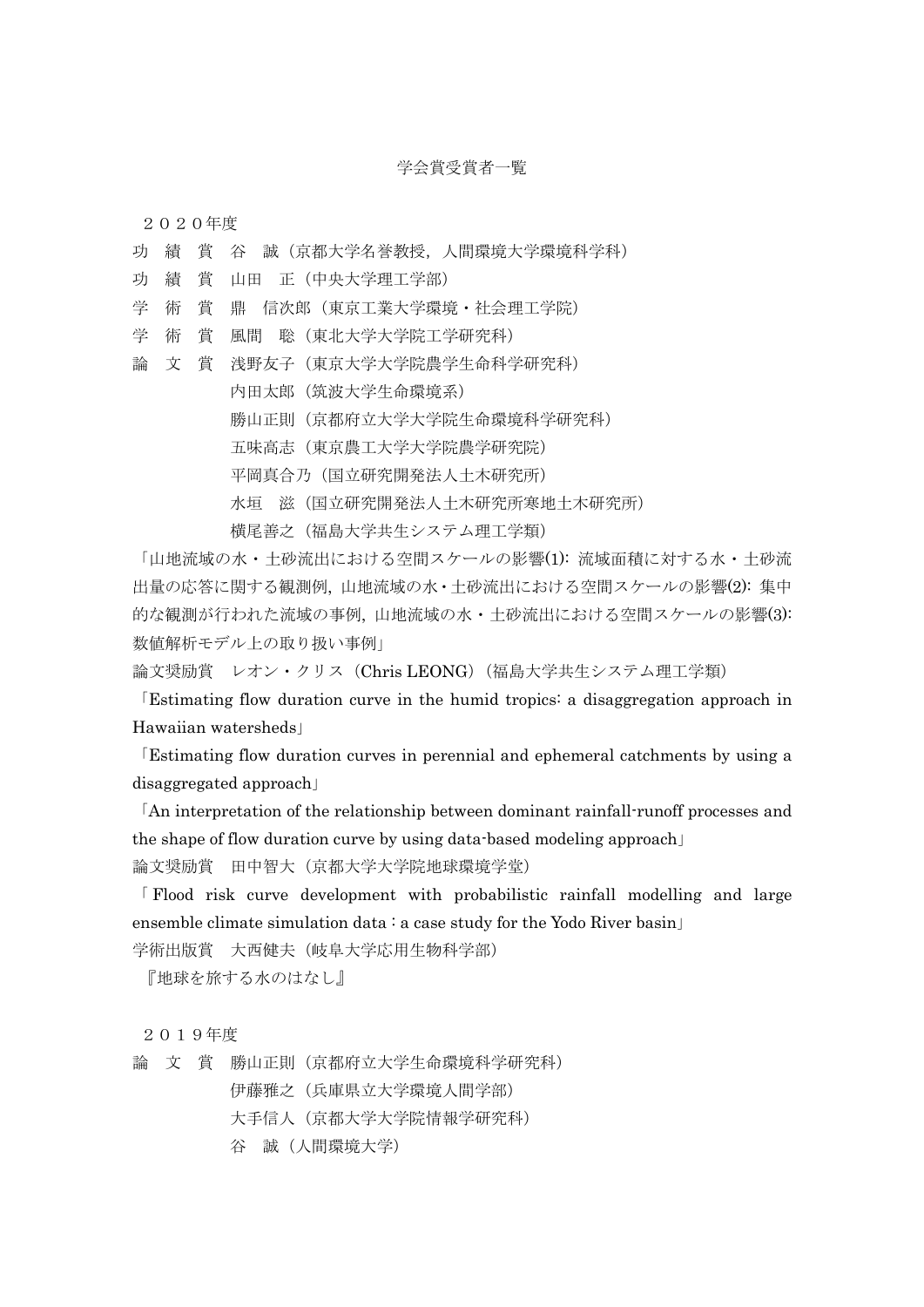「森林流域に存在する渓畔湿地内の水文生物地球化学的過程とその表流水質に与える影 響」

論 文 賞 木村匡臣(東京大学大学院農学生命科学研究科)

田中智大(京都大学大学院地球環境学堂)

山崎 大(東京大学生産技術研究所)

「地表水流れの数値解析技術に関する分野横断的視点から見た特徴と最前線」

論 文 賞 松島 大(千葉工業大学創造工学部都市環境工学科)

浅沼 順(筑波大学アイソトープ環境動態研究センター)

開發一郎(広島大学名誉教授)

「Thermal inertia approach using a heat budget model to estimate the spatial distribution of surface soil moisture over a semi-arid grassland in Central Mongolia」

2018年度

国 際 賞 Mukand Singh Babel (アジア工科大学院)

論 文 賞 飯田真一(国立研究開発法人 森林研究・整備機構 森林総合研究所)

「Intrastorm scale rainfall interception dynamics in a mature coniferous forest stand」 論文奨励賞 松浦拓哉(富山県立大学大学院工学研究科環境工学専攻博士後期課程) 「黒部川扇状地における自噴井の有水量と水質の特徴」

2017年度

功 績 賞 椎葉充晴 (京都大学名誉教授)

学術出版賞 佐藤政良(筑波大学名誉教授)

『Irrigated Agriculture in Egypt: Past, Present and Future』

2016年度

論文奨励賞 Shakti P. C. (防災科学研究所)

「Application of a modified digital elevation model method to correct radar reflectivity of X-band dual-polarization radars in mountainous regions」

「 Comparison of rainfall nowcasting derived from the STEPS model and JMA precipitation nowcasts」

学術出版賞 檜山 哲哉(名古屋大学宇宙地球環境研究所)

『シベリア-温暖化する極北の水環境と社会』

2015年度

功 績 賞 福嶌 義宏(総合地球環境学研究所)

学 術 賞 小池 俊雄(東京大学大学院工学系研究科)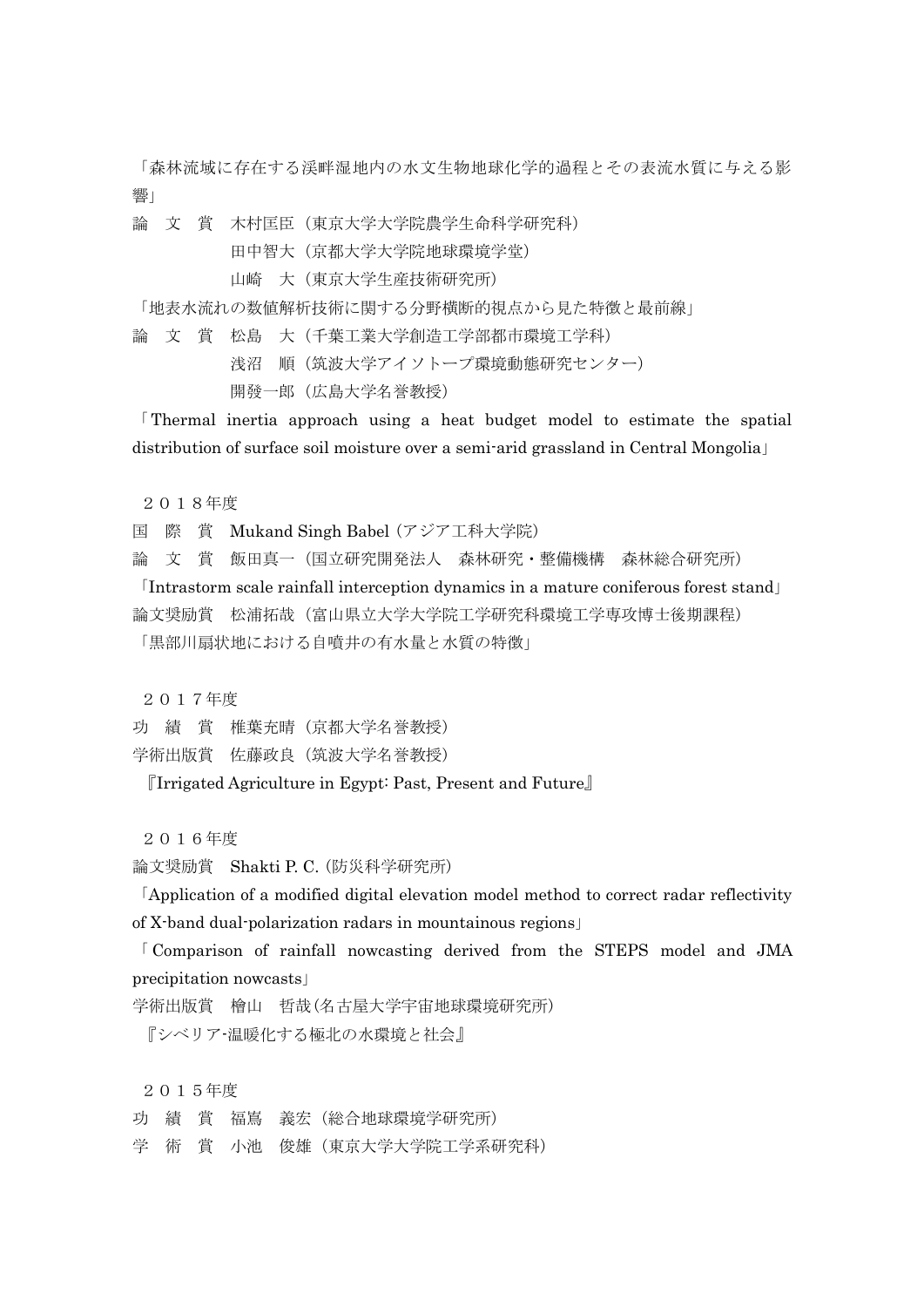論 文 賞 廣木 謙三(国土交通省・国土交通大学校)

『「水に関する国際会議プロセス「国連水と衛生諮問委員会」の活動と「橋本行動計画」主 要提言項目実現の成否要因に関する分析」

論文奨励賞 水谷 司(東京大学大学院工学研究科)

「通信用アンテナの電波の乱れの特異性強度の分析によるリアルタイム降雨検知」

国 際 賞 谷田貝亜紀代(総合地球環境学研究所,東京大学大気海洋研究所)・ APHRODITE Project Team 一同

国 際 賞 M. Levent Kavvas (Civil and Environmental Engineering, University of California at Davis, USA)

2014年度

功 績 賞 砂田 憲吾(山梨大学)

功 績 賞 安成 哲三(総合地球環境学研究所)

論 文 賞 平林 由希子(東京大学大学院工学系研究科)・山崎 大(海洋研究開発機構 地 球変動領域)・渡部 哲史(東京大学大学院工学系研究科)・Hyungjun Kim(東京大学大 学院工学系研究科)・木島 梨沙子(損保ジャパン日報興亜リスクマネジメント(株))・鼎 信次郎(東京工業大学大学院理工学研究科)

「Global flood risk under climate change」

論 文 賞 山敷 庸亮(京都大学大学院総合生存学館)

「Initial flux of sediment-associated radiocesium to the ocean from the largest river impacted by Fukushima Daiichi Nuclear Power Plant」

論文奨励賞 小林 秀平(株式会社 VSN)

「 Estimating watershed-scale storage changes from hourly discharge data in mountainous humid watersheds: toward a new way of dominant process modeling」 国 際 賞 Roy C. Sidle (Sustainability Research Centre, University of the Sunshine Coast)

2013年度

功 績 賞 太田 猛彦(東京大学)

学 術 賞 恩田 裕一(筑波大学)

論文奨励賞 小槻 峻司(京都大学大学院工学研究科)

「衛星データから作成した農事暦を活用した全球陸域水循環解析」

国 際 賞 A. W. Jayawardena(The University of Hong Kong)

学術出版賞 沖 大幹 (東京大学生産技術研究所)

『水危機 ほんとうの話』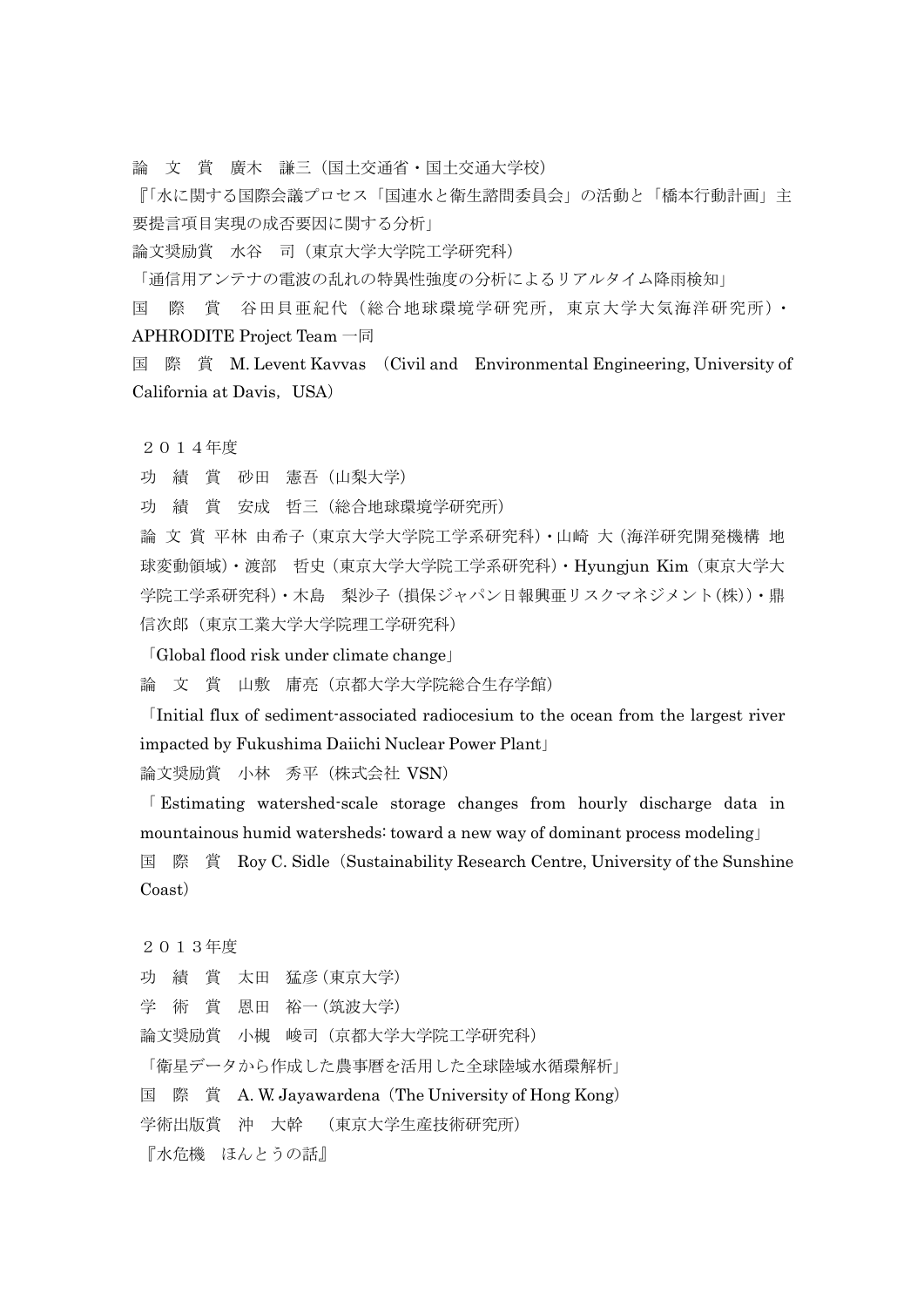2012年度

学 術 賞 中北 英一(京都大学防災研究所)

論 文 賞 仲江川 敏之(気象研究所研究部)

「Uncertainty in land cover datasets for global land-surface models derived from 1-km global land cover datasets」

「Comparison of water-related land cover types in six 1-km global land cover datasets」 論文奨励賞 李 海蘭((株)ウェザーニューズ)

「衛星リモートセンシングによる中国三江平原の水田面積の経年変化に関する研究」

論文奨励賞 Bui Xuan Dung(東京農工大学連合農学研究科)

「Peak flow responses and recession flow characteristics after thinning of Japanese cypress forest in a headwater catchment」

国 際 賞 Kim, Joong Hoon(韓国水資源学会員,高麗大学建築社会環境工学部)・神野 健二(八千代エンジニアリング(株))・伊藤 一正((株)建設技術研究所) 特別功労賞 小尻 利治(京都大学防災研究所)

2011年度

功 績 賞 中村 良太(中村・水と農研究所)

学 術 賞 山田 正(中央大学理工学部)

論 文 賞 勝山 正則(京都大学農学研究科)

「Elucidation of the relationship between geographic and time sources of streamwater using a tracer approach in a headwater catchment」

濱田 洋平(北海道大学地球環境科学研究院)・田中 正(筑波大学国際部)

「中部山岳地域における土壌凍結および冬季土壌 CO2 濃度の年々変動とそれに及ぼす気象 条件の影響」

論文奨励賞 谷口 智之(筑波大学大学院生命環境科学研究科)

「多様な水田水利用を考慮した分布型水循環モデルの開発(I)-作付時期·作付面積推 定モデルー」、「多様な水田水利用を考慮した分布型水循環モデルの開発(II)-水利用分 類と水管理に基づく必要水量の推定-」、「多様な水田水利用を考慮した分布型水循環モデ ルの開発(Ⅲ)-モデルの構成と農地水循環量の推定-」

2010年度

功 績 賞 該当者なし

学 術 賞 大手 信人(東京大学大学院農学生命科学研究科)

論 文 賞 風間 聡(東北大学大学院工学研究科)

「Evaluation of flood control and inundation conservation in Cambodia using flood and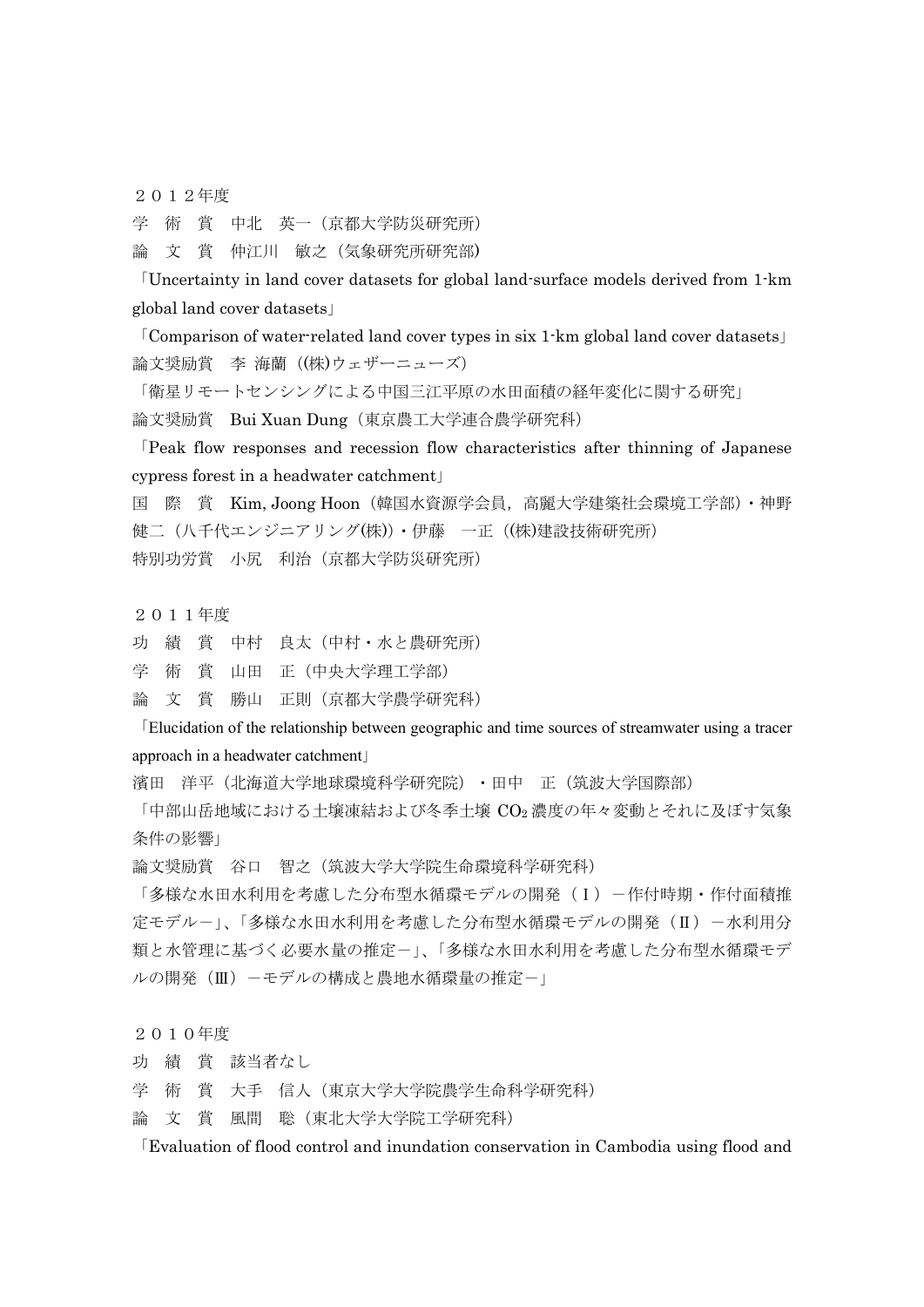## economic growth models」

論文奨励賞 井芹 慶彦(東京工業大学大学院情報理工学研究科) 「自己組織化マップを用いた日本全国月降水量分布の変動特性解析」 大西 暁生(名古屋大学大学院環境学研究科)

「中国における農業用水効率性の地域差とその評価」

田中 幸夫(東京大学総括プロジェクト機構「水の知」(サントリー)総括寄付講座)

「ティグリス・ユーフラテス川を巡る国家間紛争とその解決の可能性―国際河川紛争解決 要件に関する一考察―」

国 際 賞 玉井 信行(金沢学院大学大学院経営情報学研究科)

学 術 出 版 賞 杉田 倫明(筑波大学大学院生命環境科学研究科) 筑波大学水文 科学研究室

『水文科学』

2009年度

功 績 賞 池淵 周一(河川環境管理財団大阪研究所顧問,京都大学名誉教授)

学 術 賞 太田 岳史(名古屋大学大学院生命農学研究科)

論 文 賞 沖 大幹(東京大学生産技術研究所) 鼎 信次郎(東京工業大学大学院情 報理工学研究科)

「Global hydrological cycles and world water resources」

論文奨励賞 浅井 和由(株式会社地球科学研究所)

「Isotopic approach to understanding the groundwater flow system within an andesitic stratovolcano in a temperate humid region: case study of Ontake volcano, central Japan」

平林 由希子(山梨大学大学院医学工学総合研究部)

「A 59-year (1948-2006) global meteorological forcing data set for land surface models. Part Ⅱ: Global snowfall estimation」

増冨 祐司(埼玉県環境科学国際センター)

「Development of highly accurate global polygonal drainage basin data」

国 際 賞 小池 俊雄(東京大学大学院工学系研究科)

2008年度

功 績 賞 該当者なし

学 術 賞 該当者なし

論 文 賞 辻村 真貴(筑波大学大学院生命環境科学研究科) 恩田 裕一(筑波大学 大学院生命環境科学研究科)

「荒廃したヒノキ林における降雨流出に及ぼすホートン地表流の影響」 「荒廃したヒノ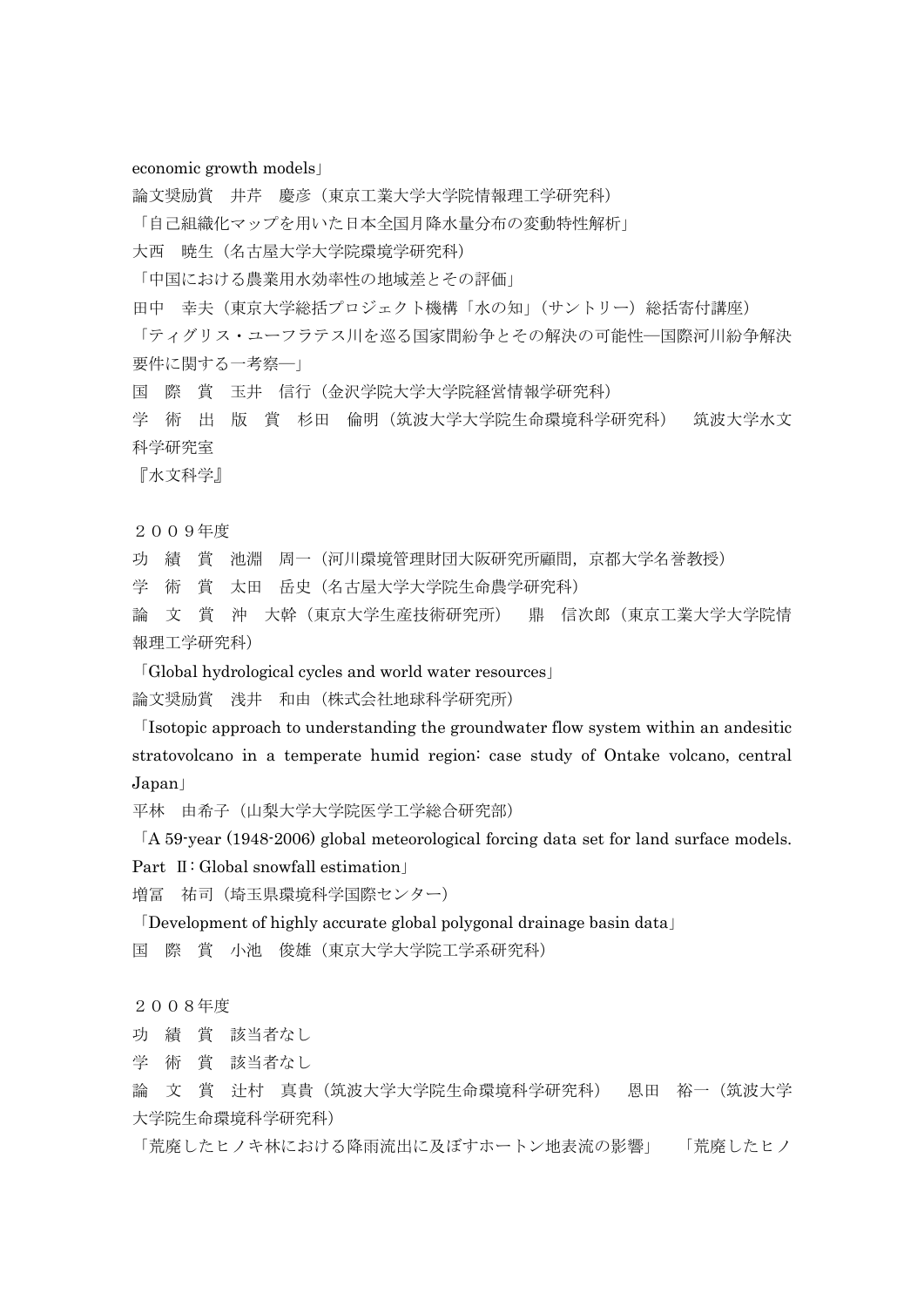キ人工林における浸透能測定法の検討」

論文奨励賞 佐山 敬洋(京都大学防災研究所)

「分布型流出モデルにおける流水の時空間起源に応じたハイドログラフ分離法」

戸崎 裕貴(筑波大学大学院生命環境科学研究科)

「An Estimate of Local Bomb-Produced 36Cl Fallout Using the Depth Profile of Groundwater in the Tsukuba Upland, Central Japan」

芳村 圭(海洋開発研究機構地球環境観測研究センター)

「Toward flood risk prediction: a statistical approach using a 29-year river discharge simulation over Japan」

国 際 賞 福嶌 義宏(人間文化研究機構・総合地球環境学研究所名誉教授)

2007年度

功 績 賞 丸山 利輔(石川県立大学学長,京都大学名誉教授)

学 術 賞 小尻 利治(京都大学防災研究所)

論文奨励賞 Nawa Raj Pradhan (ワイオミング大学土木建築工学科)

「A downscaling method of topographic index distribution for matching the scales of model application and parameter identification」

Zhigang Sun (筑波大学大学院生命環境科学研究科)

「Evaluation of MOD16 algorithm using MODIS and ground observational data in winter wheat field in North China Plain」

国 際 賞 該当者なし

2006年度

功 績 賞 楠田 哲也(北九州市立大学)

学 術 賞 該当者なし

- 論文奨励賞 小松 光(九州大学)
- 「森林蒸発散フラックス計測大流行の産物」

国 際 賞 安成 哲三(名古屋大学)

2005年度

功 績 賞 小川 滋(九州大学特任教授)

学 術 賞 該当者なし

論文奨励賞 Rochan Shrestha (ミネソタ大学)

「 Performance Analysis of Different Meteorological Data and Resolutions using MaScOD Hydrological Model」

国 際 賞 該当者なし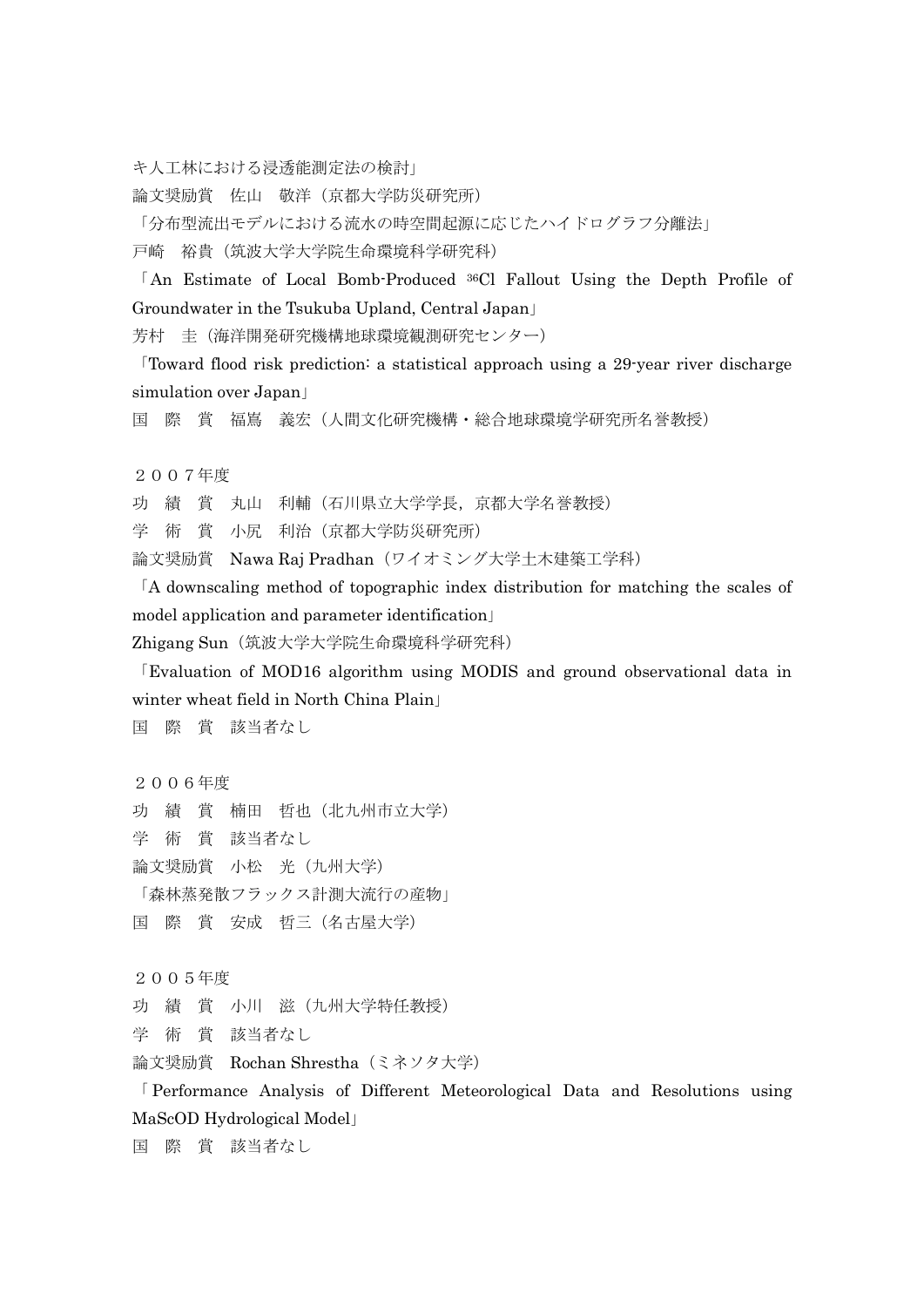## 特別功労賞 吉野 文雄

2004年度

- 功 績 賞 該当者なし
- 学 術 賞 該当者なし
- 論文奨励賞 高梨 聡(京都大学大学院)
- 「ヒノキ林における降雨中および降雨後の蒸発散過程」
- 森脇 亮(東京工業大学大学院)
- 「都市接地層における放射·熱·水蒸気·CO2 の乱流輸送効率の相似性」
- 本谷 研((独)海洋研究開発機構 地球環境フロンティア研究センター)
- 「2001年航空機搭載型分光走査放射計2高度観測におけるスペクトクル特性に基づい た植生・積雪指標の各種地表面への適用」

国 際 賞 Ashim Das Gupta(アジア工科大学教授)

- 2003年度
- 功 績 賞 虫明 功臣(福島大学行政社会学部)
- 学 術 賞 椎葉 充晴(京都大学工学研究科)
- 学 術 賞 神田 学(東京工業大学理工学研究科),渡辺 力(森林総合研究所気象研究 室)
- 論文奨励賞 松尾 奈緒子(京都大学農学部研究科)

「炭素安定同位体比を用いた温暖帯性常緑広葉樹の水利用効率に関する解析」

国 際 賞 尾田 栄章(第3回世界水フォーラム事務局長)

2002年度

- 功 績 賞 近藤 純正(東北大学名誉教授)
- 功 績 賞 星 清(北海道河川防災研究センター)
- 学 術 賞 該当者なし
- 論文奨励賞 樋口 篤志(名古屋大学地球水循環研究センター)

「草地・水田・雑木林での地表面フラックスと衛生より得られる可視・近赤外波長域の分 光反射特性および植生指標との関係 I. 各土地被覆での地表面フラックスの季節変化」

「草地・水田・雑木林での地表面フラックスと衛生より得られる可視・近赤外波長域の分 光反射特性および植生指標との関係 II. 衛生から得られる可視・近赤外波長域の分光反射特 性と地表フラックスの関係」

- 国 際 賞 Brutsaert Wilfried(コーネル大学土木環境工学科)
- 国 際 賞 Yong Nam Yon(高麗大学防災科学技術研究センター)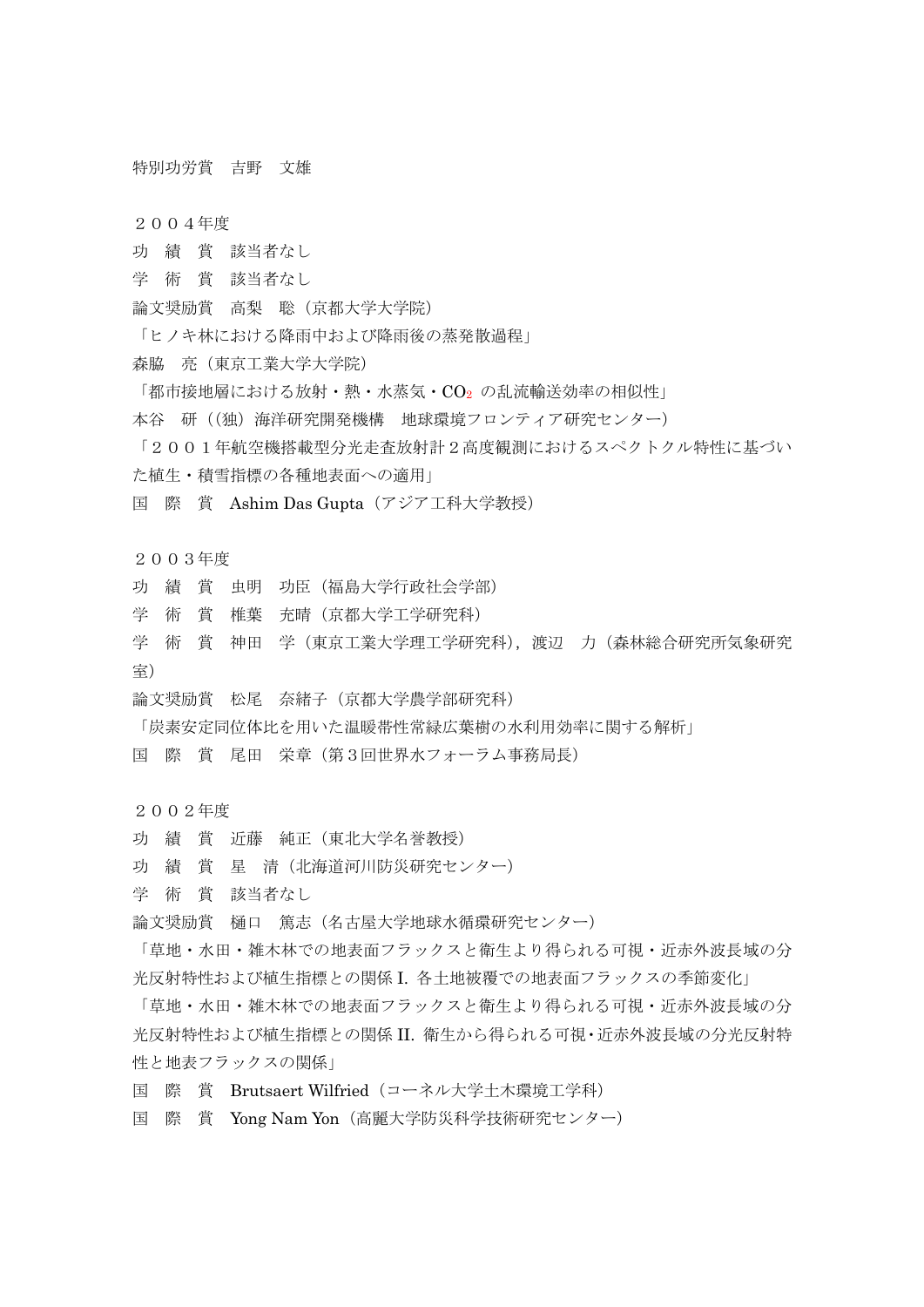2001年度

- 功 績 賞 丹保 憲仁(放送大学)
- 学 術 賞 該当者なし
- 論文奨励賞 該当者なし
- 国 際 賞 Takashi Asano(カリフォルニア大学デーヴィス校土木環境工学科)
- Slobodan P. Simonovic(カナダウエスタンオンタリオ大学土木・環境工学科)
- 2000年度
- 功 績 賞 竹内 邦良(山梨大学工学部土木環境工学科)
- 学 術 賞 該当者なし
- 論文奨励賞 斎藤 篤思(気象庁観測部)

「積雪のある森林域における分光反射特性と植生・積雪指標」

玉川 一郎(岐阜大学工学部土木工学科)

「超音波風速温度計と赤外線温度変動計を用いた渦相関法による乱流輸送量測定の解析方 の検討」

- 国 際 賞 該当者なし
- 1999年度
- 功 績 賞 塚本 良則(日本大学生物資源学部)
- 学 術 賞 牧田 広道(鳥取地方気象台)
- 論文奨励賞 鼎 信次郎(東京大学生産技術研究所)
- 「領域モデルを用いた土壌水分が降水に与える影響の分析」
- 国 際 賞 該当者なし

1998年度

- 功 績 賞 該当者なし
- 学 術 賞 虫明 功臣 沖 大幹 仲江川 敏之 小池 雅洋(東京大学生産技術研究 所)
- 論文奨励賞 大手 信人 徳地 直子(京都大学農学研究科)
- 「森林流域における酸緩衝機構の空間的多様性:花崗岩小流域における緩衝過程の鉛直分 布」
- 浅沼 順(長岡技術科学大学環境建設系)

「平坦で非一様な森林上の接地層内における乱流分散値の特性と分散法を用いた地表面フ ラックスの算定」

国 際 賞 該当者なし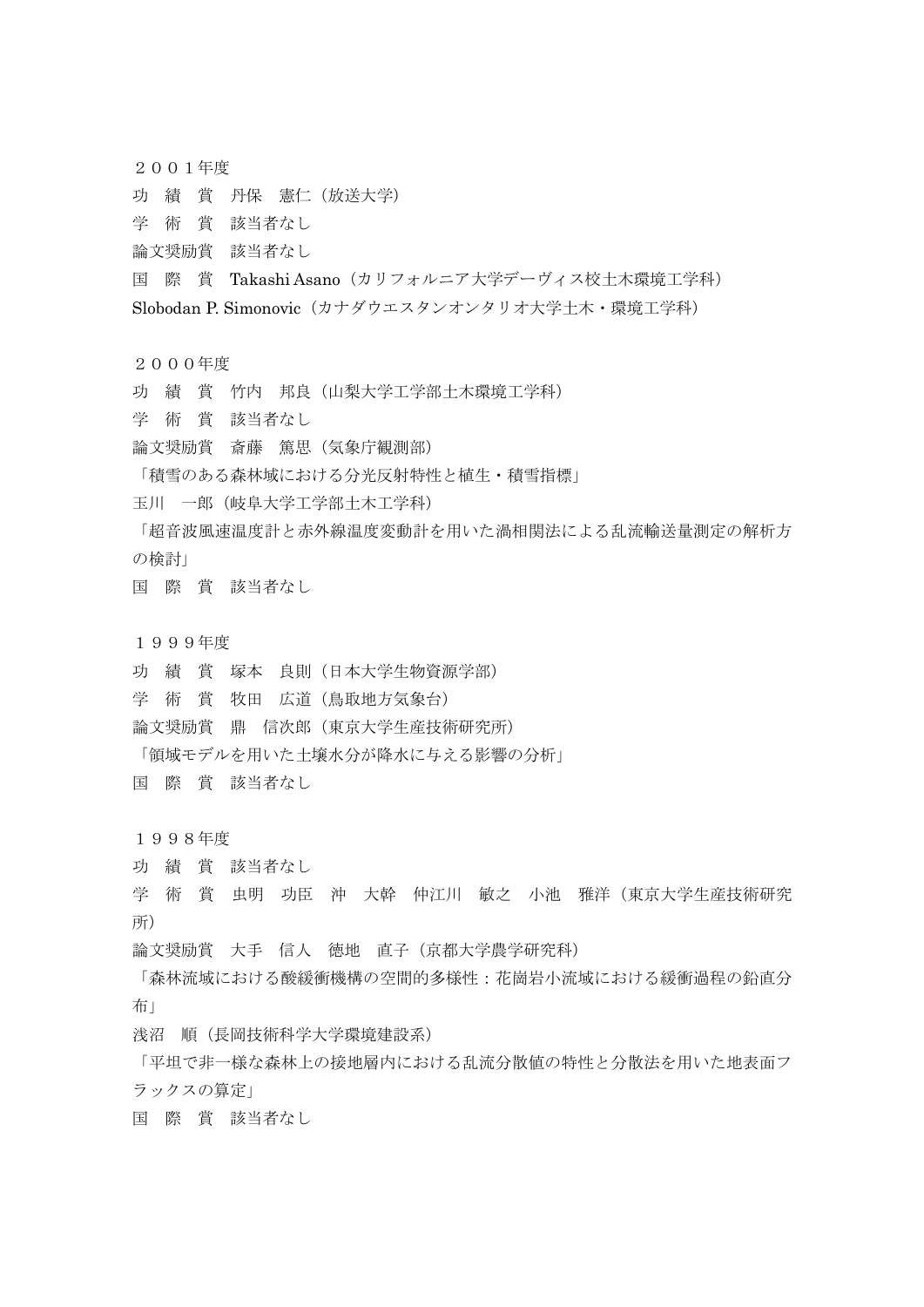- 1997年度
- 功 績 賞 該当者なし
- 学 術 賞 中山 幹康(宇都宮大学農学部)
- 論文奨励賞 矢島 啓(鳥取大学工学部)

「積雲対流モデルを用いた短時間可能最大降水量(PMP)推定手法の検討」

- 広田 知良(農水省・北海道農場試験場)
- 「Soil Moisture Observations under Different Vegetations in a Boreal Humid Climate」

「裸地面の地表面温度についての考察およびルーチン気象観測データからの日平均顕熱輸 送量の推定」

小杉 緑子(京都大学農学研究科)

「気孔コンダクタンスの計測とモデリング」

- 国 際 賞 該当者なし
- 1996年度
- 功 績 賞 該当者なし
- 学 術 賞 該当者なし
- 論文奨励賞 大上 博基(愛媛大学農学部)

「地目混在化地域の農地における2次元気温分布と熱収支特性」

神田 学(東京工業大学工学部)

「メソスケールモデルへの多層植生モデル導入効果に関する数値解析的検討」

高橋 正子((株)MTS 雪氷研究所)

「森林条件の違いによる雪面熱収支特性に関する比較研究」

国 際 賞 該当者なし

1995年度

- 功 績 賞 高棹 琢馬(京都大学工学部)
- 学 術 賞 鈴木 雅一(東京大学農学部)
- 論文奨励賞 福本 昌人(農水省・北海道農業試験場)
- 「表層土壌水分が裸地面熱収支に与える影響」
- 風間 聡(東北大学工学部)多田 毅(東北大学工学部)

「NDVI を用いた広葉樹林帯の蒸発分散分布推定」

- 仲江川敏之(東京大学生産技術研究所)
- 「サブ領域の物理量分布を考慮した領域蒸発量の算定」

国 際 賞 該当者なし

1994年度